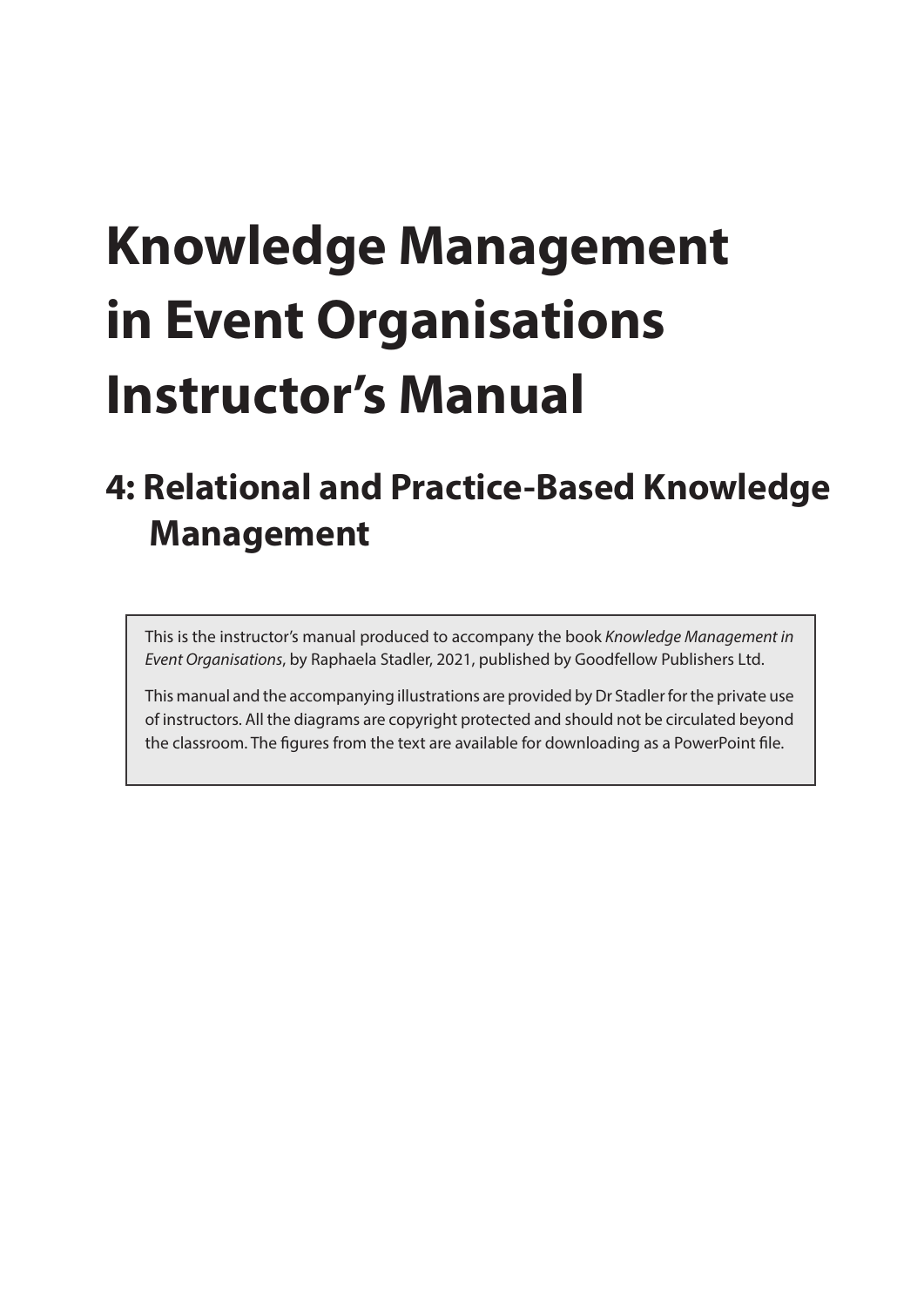## **Chapter 4: Relational and Practice-Based Knowledge Management**

#### **Lecture 5**

#### **Learning objectives**

- $\Box$  Understand the difference between the objectivist and the practice-based perspective on knowledge management
- □ Define 'knowing' and 'know how'
- $\Box$  Discuss relational, embedded and embodied knowledge and the role emotions play in practising knowledge management
- $\Box$  Understand the importance of both formal and informal organisational rituals for effectively practising knowledge management

#### **Introduction and definitions**

In Lectures 1-4 an emphasis has been put on the traditional, objectivist understanding of knowledge and knowledge management, whereby knowledge is seen as an object that can be possessed by people but can also exist completely independently of people and can, for example, be stored on a computer. However, over the last decade, this understanding of knowledge has been critiqued a lot, and a different approach to knowledge management, or even a different understanding of knowledge itself has emerged: knowledge, or as some prefer to say – 'knowing' or 'know-how', is now regarded as a 'practice' to engage in and it is therefore inseparable from human beings. It is suggested to start the lecture with an overview and summary of the two different perspectives:

*Objectivist knowledge management***:** knowledge is seen as cognitive models which are based on the value of using and developing knowledge; objective facts; no room for individual subjectivity or interpretation; knowledge can therefore be separated from the individuals or groups who possess it. The main aim of knowledge management based on this understanding is the codification of knowledge through extracting it from individuals/ groups, or in other words, the emphasis is on explicit knowledge and on turning tacit knowledge into explicit knowledge.

*Practice-based knowledge management***:** here knowledge is not an object, but rather it is multi-faceted and complex, explicit and tacit at the same time, individual and distributed, situated and abstract, mental and physical, static and constantly developing and evolving; it requires human interaction in order to be made sense of and for meaning to be created. This understanding of knowledge management therefore aims to highlight effective ways people work together, such as collaboration and interpersonal communication, and focuses on the context in which knowledge is practised (the organisational culture, specific ways of doing things in the organisation). As knowledge practices are based on how people interact with each other, the question of which emotions enhance knowledge sharing behaviours and which ones inhibit such behaviour is also part of this. Emotions such as shame, guilt or sadness, for example, can build a negative context for sharing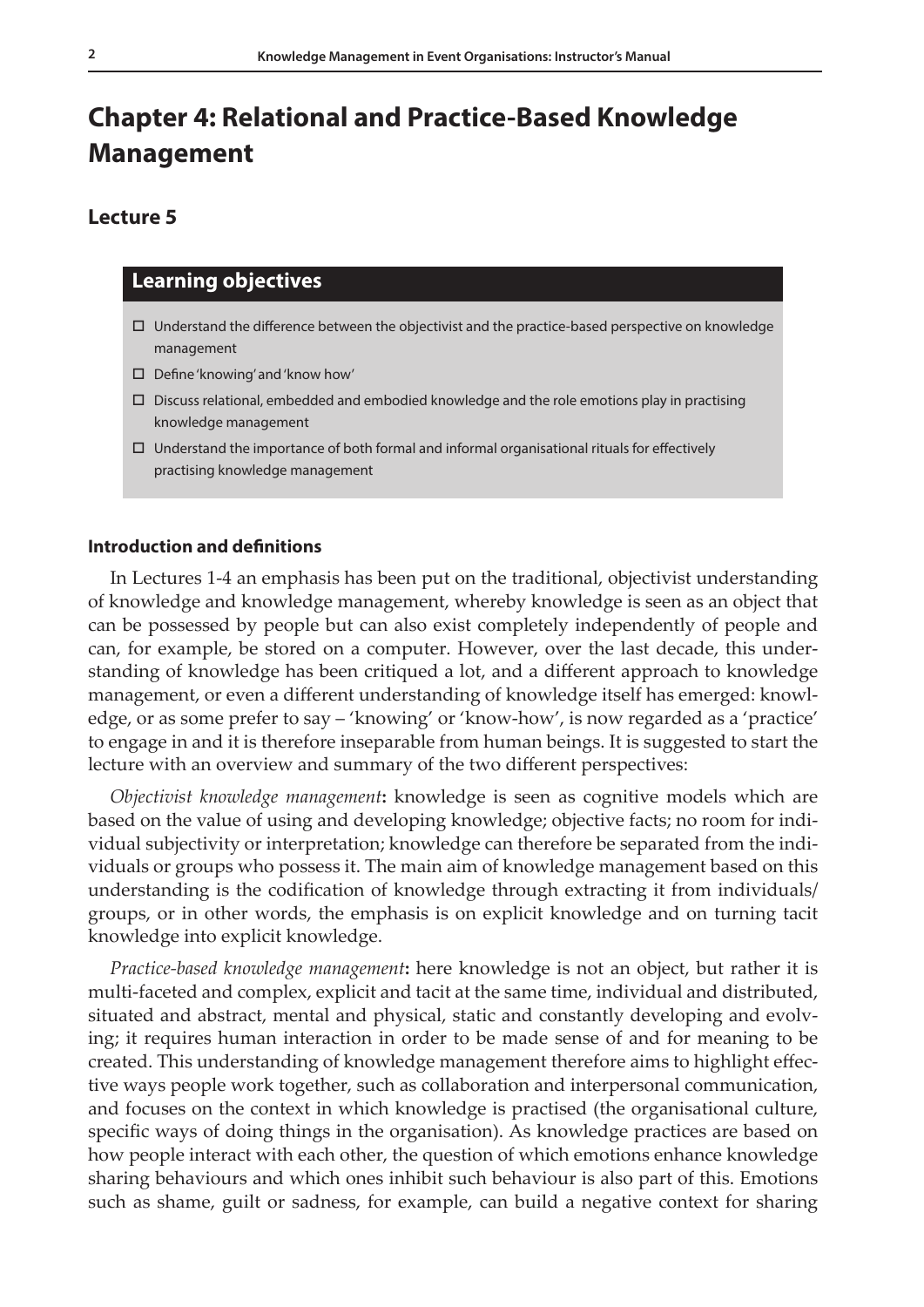knowledge and hence for learning. Knowing how to manage one's own as well as other people's emotions is therefore crucial when collaborating or communicating.

The difference between the two perspectives is, however, not always clear. Students can be asked to explore the literature on knowledge management in events and see which perspective currently dominates the field and why. Any of the additional readings already suggested in previous lectures can be used for this. It will be clear to see that many journal articles claim to mainly focus on one or the other, but then present findings stretching across both perspectives, and for example, covering practices of knowledge sharing between volunteers and staff members (i.e., practice-based understanding), but then also documents, databases and repositories produced by a computer (objectivist understanding).

#### **Practice-based understanding of knowledge management**

To develop students' understanding of the practice-based perspective on knowledge management further, the below summary of key features of knowledge provides a nice overview (Author's own, 2021):



Based on the practice-based understanding of knowledge, knowledge can therefore only develop when people conduct activities, engage in practices and therefore gain experiences. There is no point in trying to define and make knowledge itself explicit, but rather the focus is on trying to understand the context, relations and practices through which knowledge is produced, enacted, embodied and shared. The practice-based perspective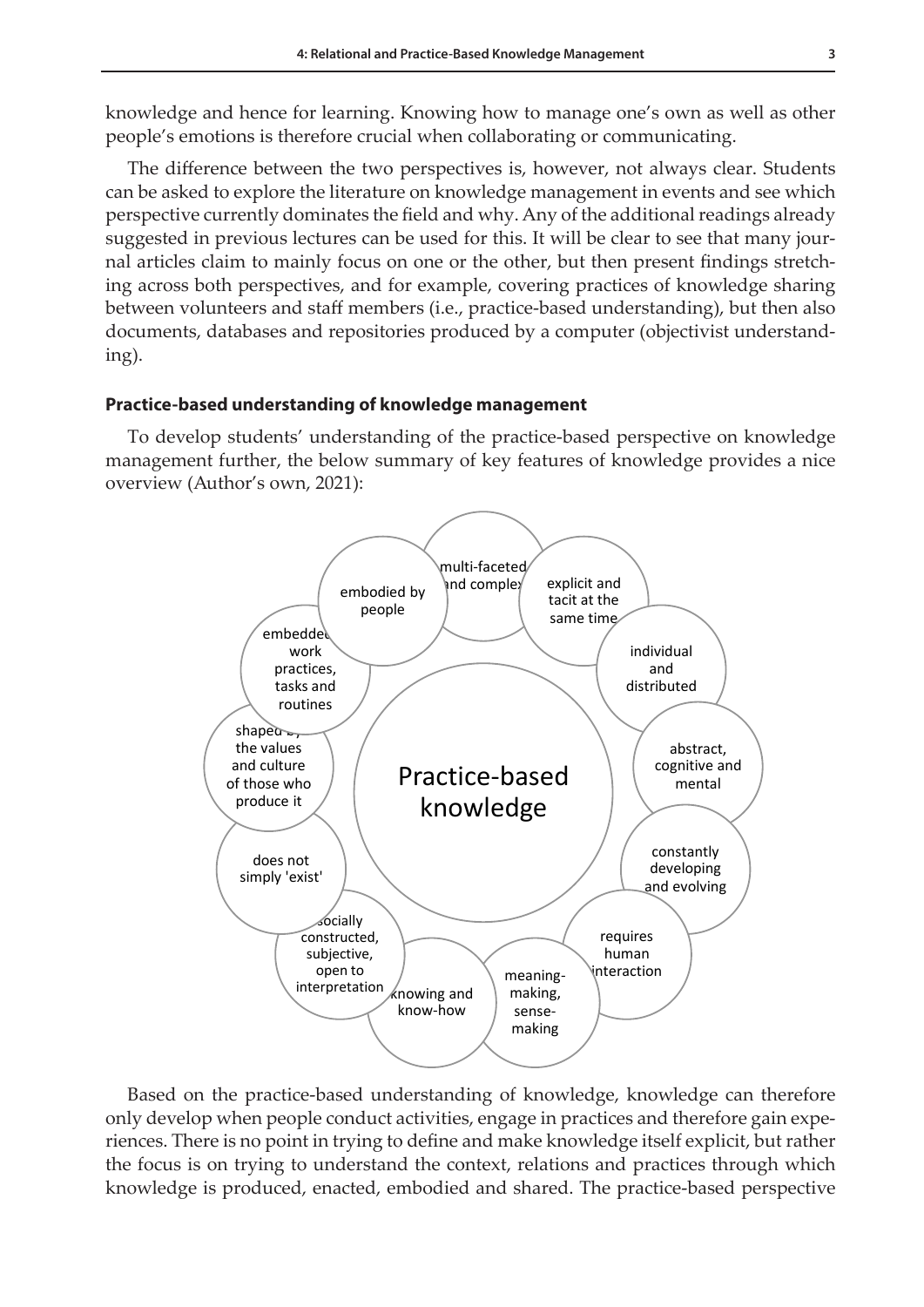on knowledge management hence acknowledges both the historical and structural context in which actions take place. For a suggested additional reading, see:

 Orlikowski, W. J. (2002). Knowing in Practice: Enacting a Collective Capability in Distributed Organizing. *Organization Science*, *13*(3), 249-273

#### **Knowledge rituals**

Lastly, a great example to help students understand knowledge practices and knowledge practice theory, is formal and informal rituals that we use for knowledge sharing. This is also explored in the book using a case study, as well as in the following additional reading:

 Stadler, R., & Fullagar, S. (2016). Appreciating formal and informal knowledge transfer practices within creative festival organizations. *Journal of Knowledge Management*, *20*(1), 146-161.

When knowledge practices become more and more routinised within an organisation, they can over time develop into rituals for creating or sharing knowledge. Through engaging in organisational rituals, staff members learn 'how to' contribute to the organisation's goals and 'how to' collaborate. Rituals can thereby be formally constructed and regularly shared, such as staff and team meetings, or they can be informal, such as sharing a lunch or coffee ritual with a colleague. The following overview can be used to explore these two types of rituals a bit further;

| <b>Formal rituals</b>                                        | Informal rituals                                                                      |
|--------------------------------------------------------------|---------------------------------------------------------------------------------------|
| frequently repeated; in a form largely laid down             | ritual-like activities                                                                |
| in advance                                                   | provide opportunities for sharing knowledge                                           |
| part of any organisation                                     | on what employees are currently working on<br>and how they are performing their tasks |
| convey shared meaning about what the                         |                                                                                       |
| organisation is and aims to achieve, and                     | help to make sense and interpret the 'how to'                                         |
| provide a platform for knowledge to be                       | of the more formal information shared in                                              |
| created and shared                                           | meetings                                                                              |
| share and reinforce the organisation's values<br>and culture | help create and enhance social relationships<br>and trust                             |
|                                                              |                                                                                       |
| can serve different purposes (e.g. internal                  | emphasis on dialogue and meaning-making                                               |
| staff meetings vs. meetings with external<br>stakeholders)   | Examples: having lunch or coffee together,                                            |
|                                                              | catching up backstage, talking in the corridor                                        |
| Examples: staff meetings, team meetings,                     |                                                                                       |
| annual celebrations                                          |                                                                                       |

Different scenarios can be used here to get students to think about their own examples of formal rituals and informal, ritual-like activities. This does not necessarily have to be explored in an events context, but could also be built around experiences in the classroom, in the library, or in the canteen. For example, 'practising' group work rituals during a seminar session or when working on a presentation together enables them to engage in knowledge creation and sharing in both formal as well as informal ways. Some of it might be taken for granted and will be difficult to identify. It is important to remind students that both formal and informal rituals are crucial to have in any organisation in terms of effectively practising knowledge management and should be encouraged in mutually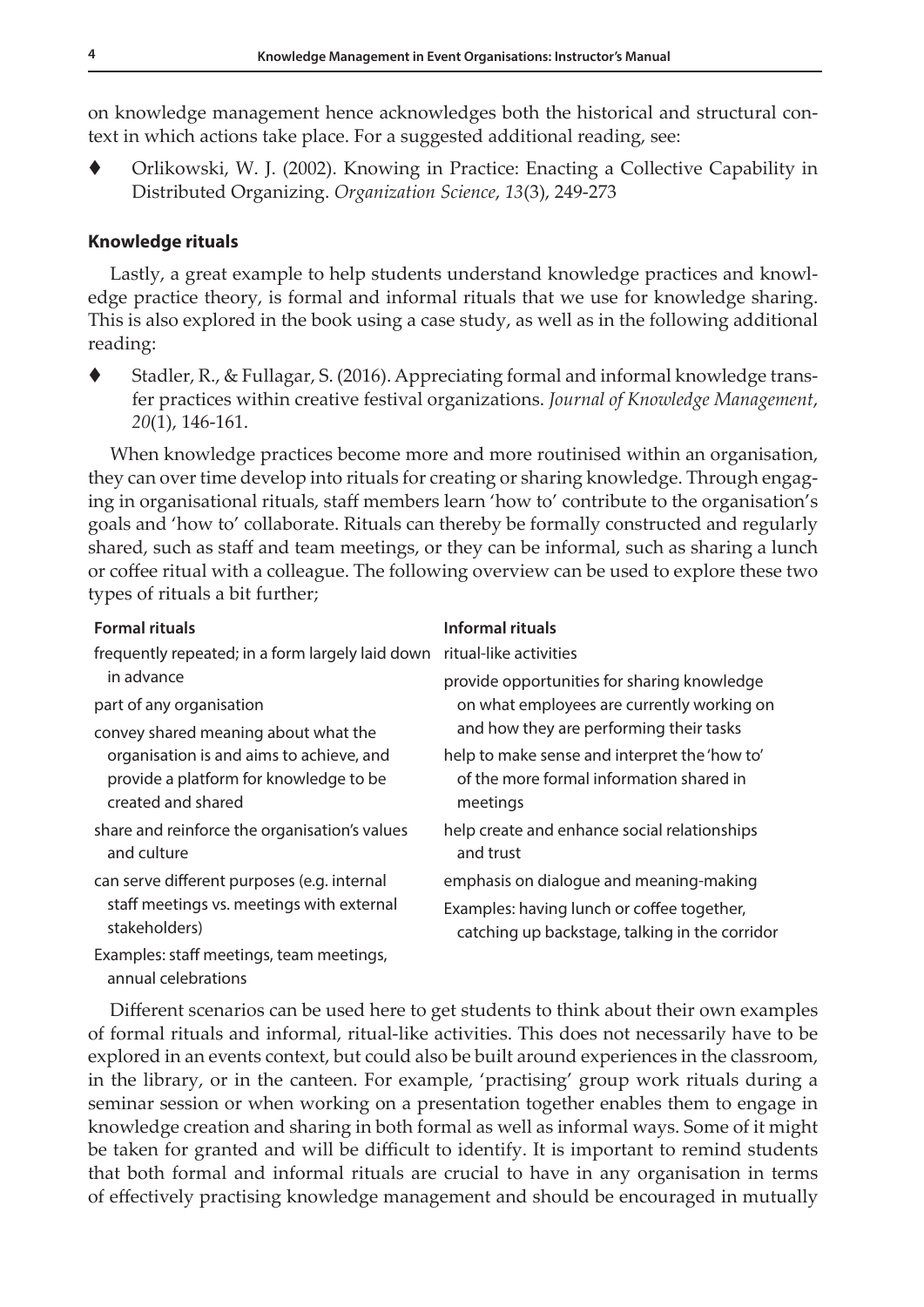reinforcing ways. For example, knowledge that has been shared in a formal team meeting can potentially be reinforced and developed further through informal rituals, such as two staff members having lunch together and informally continuing the discussion, applying important lessons learned to their day-to-day tasks, making sense of the newly acquired knowledge together.

#### **Sample short-answer questions:**

- Define the practice-based perspective on knowledge management and explain how it can be applied to event organisations.
- Why are emotions a key element of relational, practice-based knowledge management? Provide examples from an event you have organised.

#### **Sample long-answer or essay question:**

 Using examples from your own experience, critically assess whether formal or informal knowledge rituals are more valuable for an event organisation?

A critical assessment of the value of formal and informal rituals in event organisations should highlight the importance of both: emphasis is usually put on formal rituals and meetings rather than informal discussions and ritual-like activities. Especially in the highpressure, intense and stressful event environment, there is not enough time to engage in informal rituals that might help people bond, create a sense of community, and together make sense of the knowledge shared in the more formal rituals. Formal rituals might be more important for certain types of knowledge to be shared, while informal rituals can help with the 'soft' factors of working together, and making new meaning together. An excellent answer will provide an example here of how knowledge that has been shared in a formal ritual (e.g. in a team meeting) can be enhanced even further when staff members then engage in informal rituals in order to make sense of it together, embody the new knowledge and embed it into their work practices.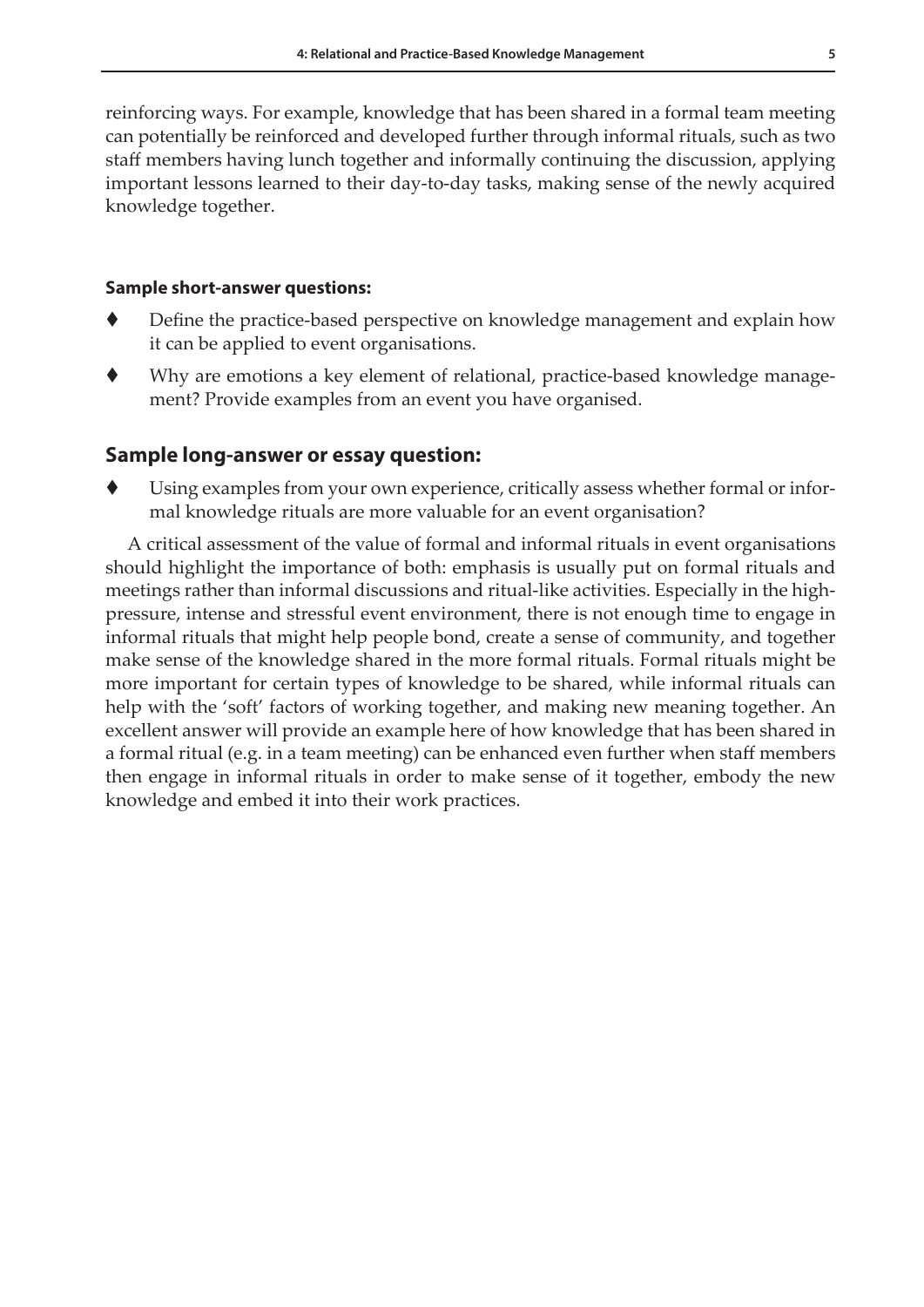#### **Lecture 6**

### **Learning objectives**

 $\square$  Explore communities-of-practice theory and apply it to event examples

#### **Introduction**

Lecture 6 is optional. If students are already familiar with communities-of-practice theory, this can be skipped and later referred to in Lectures 7 and 8; if not, then a brief overview and introduction to the concept should be provided. It goes nicely after Lecture 5 as it builds on some of the ideas of the practice-based knowledge management perspective. The lecture can be started with the following quote: "communities-of-practice are everywhere. […] They are so informal and so pervasive that they rarely come into explicit focus, but for the same reasons they are quite familiar (Wenger, 1998: 6-7)."

#### **Communities-of-practice**

Communities-of-practice occur when people have a common interest in a subject. Because of this shared interested, they can (informally and whenever needed) create the social conditions which enhance knowledge sharing, creation and utilisation. Through the sharing of ideas, they then develop some common knowledge, a sense of common identity, and some overlapping values. In order to further explore communities-of-practice in relation to knowledge management, it is first important to understand the difference between communities-of-practice and other work teams/groups. Table 4.1 can be used for this:

| Work group or team                                     | <b>Community-of-practice</b>                                             |
|--------------------------------------------------------|--------------------------------------------------------------------------|
| Formally and externally defined                        | Informal, evolving and internally negotiated,<br>membership is voluntary |
| Structured around a specific service and/or<br>product | Members share a collective practice or knowledge                         |
| Formalised relations                                   | Informal, inter-personal relations                                       |
| Usually hierarchical structure                         | Non-hierarchical, fluid, self-managing                                   |
| Permanent, or with pre-set timeframe/<br>objective     | Indefinite, no set timeframe, forms and dissolves<br>whenever needed     |

**Table 4.1:** Differences between formal work groups and communities-of-practice

Communities-of-practice evolve over time through key elements such as participation, learning, bonding, and creativity and innovation. The element of participation has previously been applied to events and the following additional reading should be given to students to work through here:

 Abfalter, D., Stadler, R., & Mueller, J. (2012). The Organization of Knowledge Sharing at the Colorado Music Festival. *International Journal of Arts Management*, *14*(3), 4-15